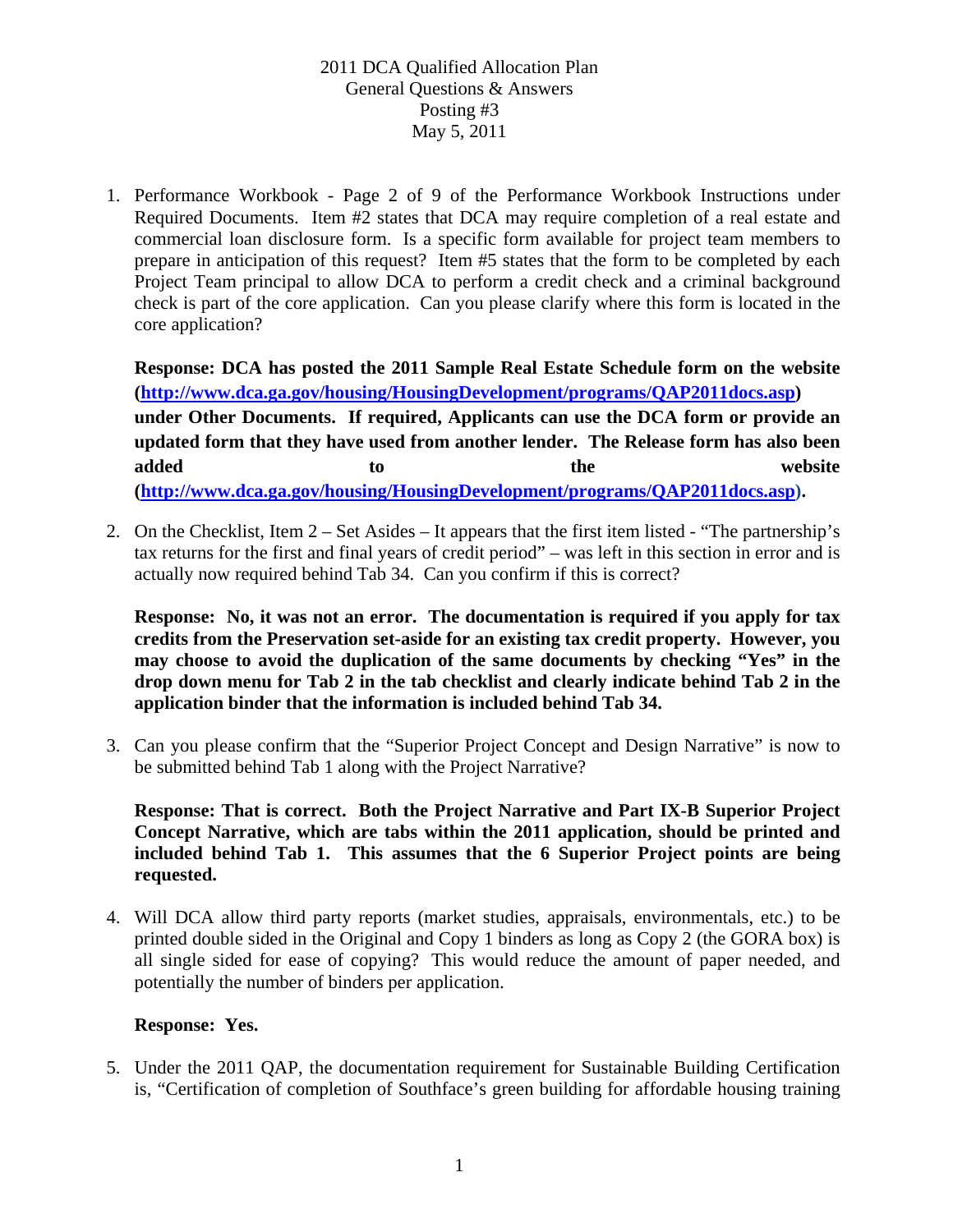course." I have looked for a course with that title on Southface's website, but did not find anything. The course titles I found that look most applicable are:

High Performance Building – Design **EarthCraft** LEED

Which one / ones does the QAP refer to and who must attend the training course?

**Response: DCA has sponsored several of these trainings over the last couple of months. Email blasts have been posted and previous Q&As in this regard have addressed this**  issue. The final training was held May  $4<sup>th</sup>$ , 2011. The owner or one representative (see **#23 below) from each project is required to obtain a Certificate of Completion for the course in order to qualify for the related points.** 

6. The instructions indicate a Compliance History Summary is required for the project team. We use a third party management company. We have 51 properties and the management company has over 180 properties. Can we update the 2010 Compliance History Summary that was submitted last year or do they need to re-type it on the 2011 form?

# **Response: You must use the 2011 Compliance History Summary. The information from the 2010 CHS can easily be copied to the 2011 form and then updated as required.**

7. Please confirm the Compliance History Summary in the 2011 DCA Qualifications/Performance Workbook only needs to include the Project Team (General Partner and Developer) and does not need to include the list of projects managed by the proposed Management Agent.

# **Response: The proposed Management Agent must also complete a 2011 Compliance History Summary.**

8. The Project Team is defined as the General Partner and Developer in the Performance Workbook instructions. A Compliance History Summary is required for the proposed project team and its principals. Does that mean that a Compliance History Summary is not required for a third party management company?

# **Response: A 2011 Compliance History Summary is required for the proposed management company.**

9. We have identified potential property that is located close to the Georgia state line. Our question is, does DCA's market study guidelines allow the market analyst to include area across Georgia's state line in defining the primary market area?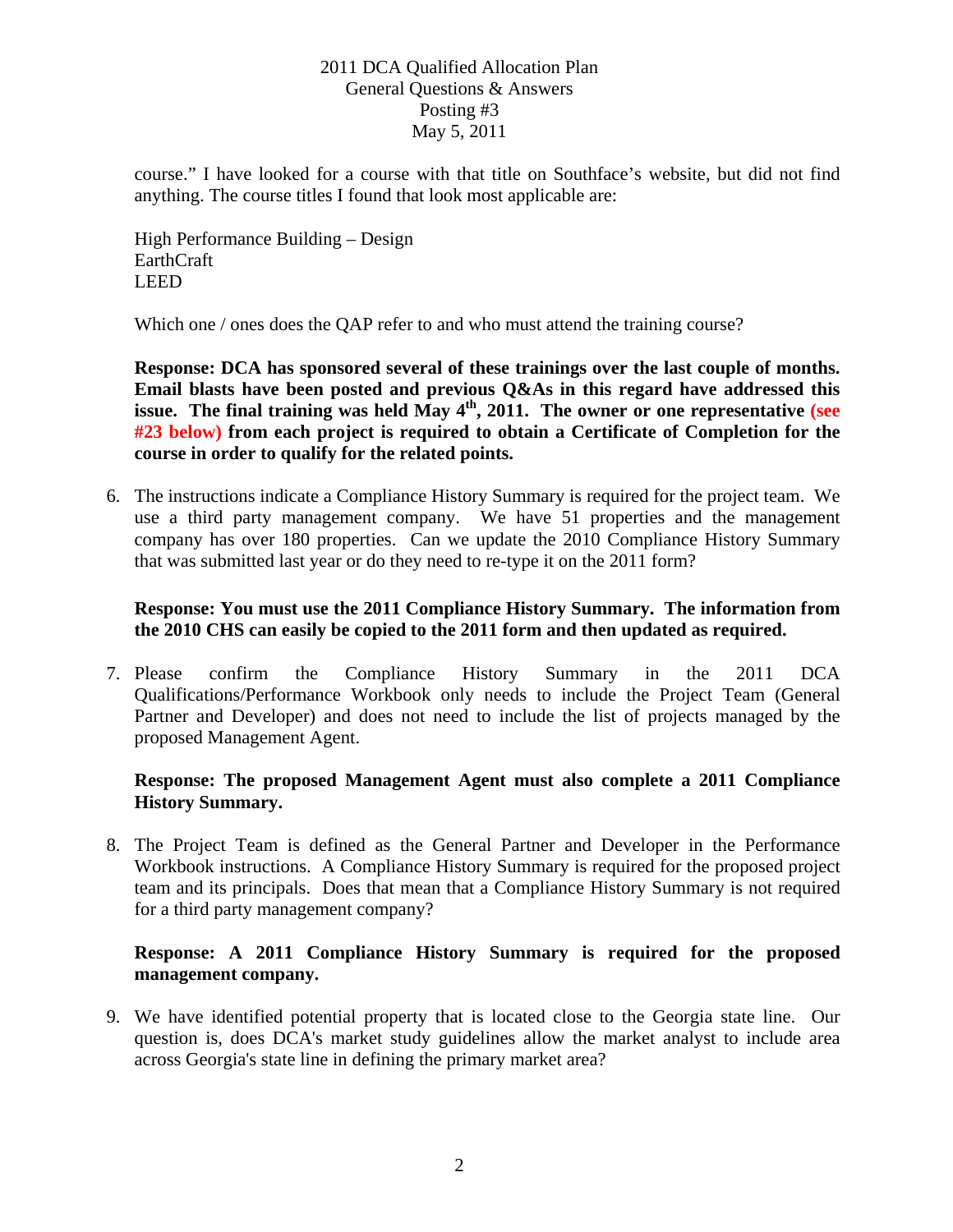**Response: The demand calculation should not include demand from outside the state of Georgia. However, the market analyst can discuss how a property's proximity to the state line will affect the overall marketability of the project.** 

10. Is a presentation to the local government at a regular scheduled public monthly meeting meet the requirement of Local Government Support and Community Engagement? If not, will an advertisement in the local paper and a sign outside the proposed development stating a time and place for comments on the proposed project be sufficient?

**Response: The QAP specifically states that documentation might include "Evidence of public meetings and presentations regarding the proposed project to local government and residents. Resolutions of support, letters of support from local government officials may be included but are not required. "** 

#### **DCA will consider the documentation to determine whether there is sufficient local support to ensure the success of the project.**

11. The Performance workbook Instructions state that on April 14th and every Thursday thereafter, the Multistate Index will be updated online to show what forms have been received by DCA. I cannot find this on the DCA website. Can you please send me the link if it has been posted? If not, when do you anticipate posting?

#### **Response: Multistate Release Forms have just started to come in from other states. The first posting will be Monday, May 9, 2011. An email blast will provide a link to the document.**

12. If we currently do not have a site, but anticipate having one prior to the Housing Credit Application Deadline, can we still submit a Pre-application Request for Qualification of Project Team by May 12th? If we are allowed to submit, how do we answer the questions in regard to "Proposed Project Information" and is there a way to get a pre-Compliance Score?

#### **Response: Determinations of project team qualifications are made on a Project Basis. You can submit all other information on May 12th, but you will not receive a final determination unless the workbook is updated with project specific information.**

13. Regarding Section XX. Compliance/Performance, paragraph #3.e. "Major Project Failure"

On page 27 of 28 of the QAP, a Deed in Lieu of Foreclosure is not specifically listed as an example of Major Project Failure that would result in a deduction of 5 points.

How would this situation be treated by DCA in terms of points? Would a Deed in Lieu of Foreclosure result in any other negative impact to an application as it relates to Threshold or point scoring?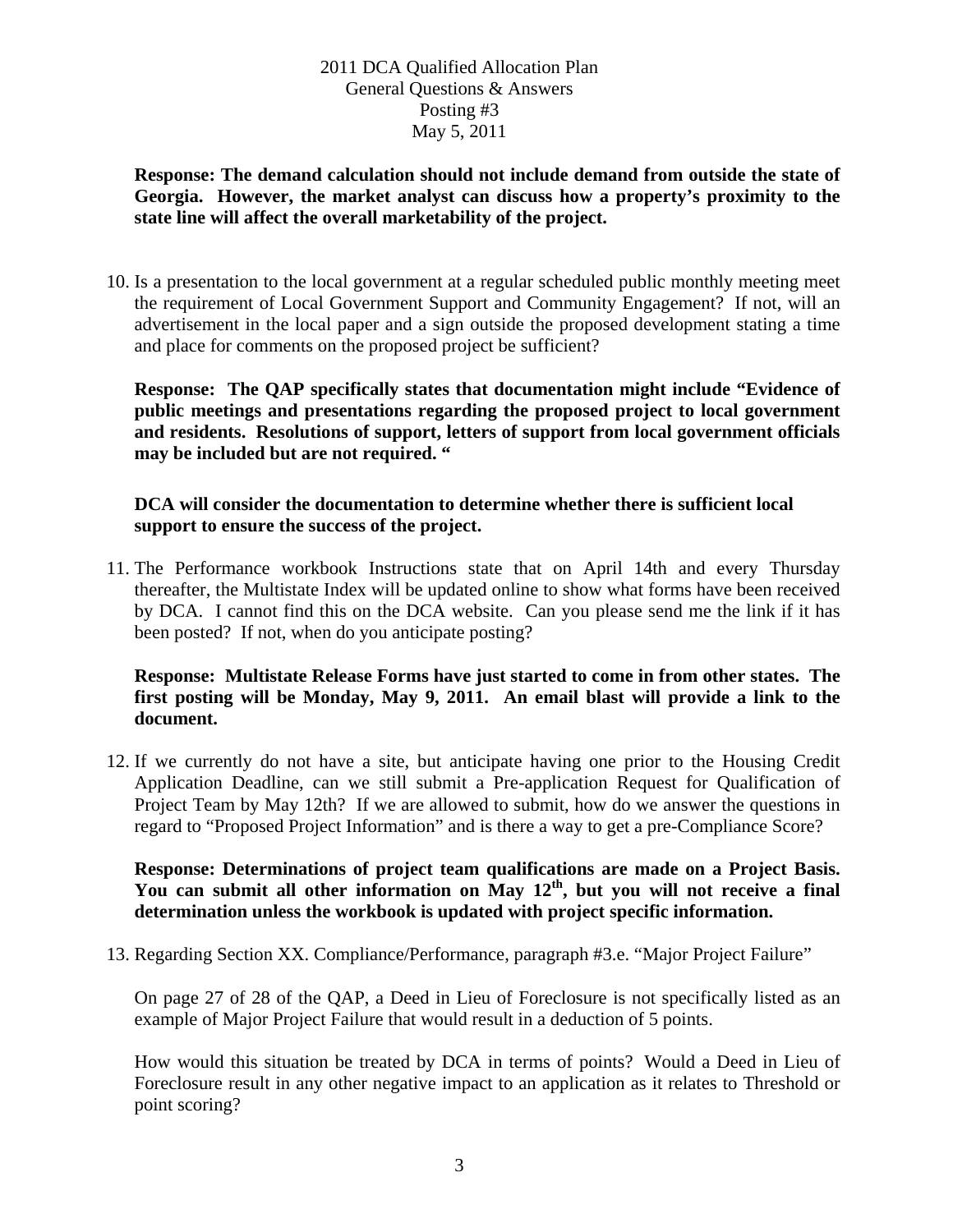**Response: The examples of Major Project/General Partner Failure that will result in the loss of five (5) points are not "limited" to the examples listed on page 27 and 28 of the QAP. Scoring deductions cannot be determined at this time. However, DCA would encourage you to provide a detailed narrative of the facts regarding the foreclosure with your Application.** 

14. For non-profit sponsored, rural projects that are requesting HOME funds and require a State Boost for feasibility, can we request DCA's consideration of a State Boost When we submit our HOME Loan Consent? Will DCA consider granting such a boost for rural projects that need them for project feasibility?

**Response: No. Rural projects requesting DCA HOME funds are not eligible for the State Designated Basis Boost. Refer to QAP CORE Page 15 of 56.** 

15. Is it necessary for local governments to continue to provide Resolutions of Support for the initial application submission?

**Response: No. Page 19 of 41 in the 2011 QAP Threshold states that resolutions of support may be included but are not required.** 

16. Can a letter of support be provided instead of a Resolution of Support?

**Response: Page 19 of 41 in the 2011 Threshold states that the purpose of this requirement is to show "Local government support and community participation in the decision process…" Either can be provided to evidence local support in addition to the "…evidence of public meetings and presentations regarding the proposed project to local government and residents of the community."** 

17. Does the Letter of Support or Resolution of Support satisfy the requirement to provide evidence of presentations to the local government?

**Response: A resolution from a local government on government letterhead with a copy of the minutes from said meeting would be sufficient documentation of local government. Providing documentation to DCA that the applicant has engaged the local government and community does not guarantee the project will pass this threshold item. DCA will make a Threshold determination after considering the response of the local government.**

18. What is the impact on the LIHTC applicant's score or threshold attainment if the local government decides to issue Letter's of Support only during DCA's review process?

**Response: Meeting the Threshold requirement is based on the required documentation being included in the Application submission as stated in the QAP page 19 of 41. DCA**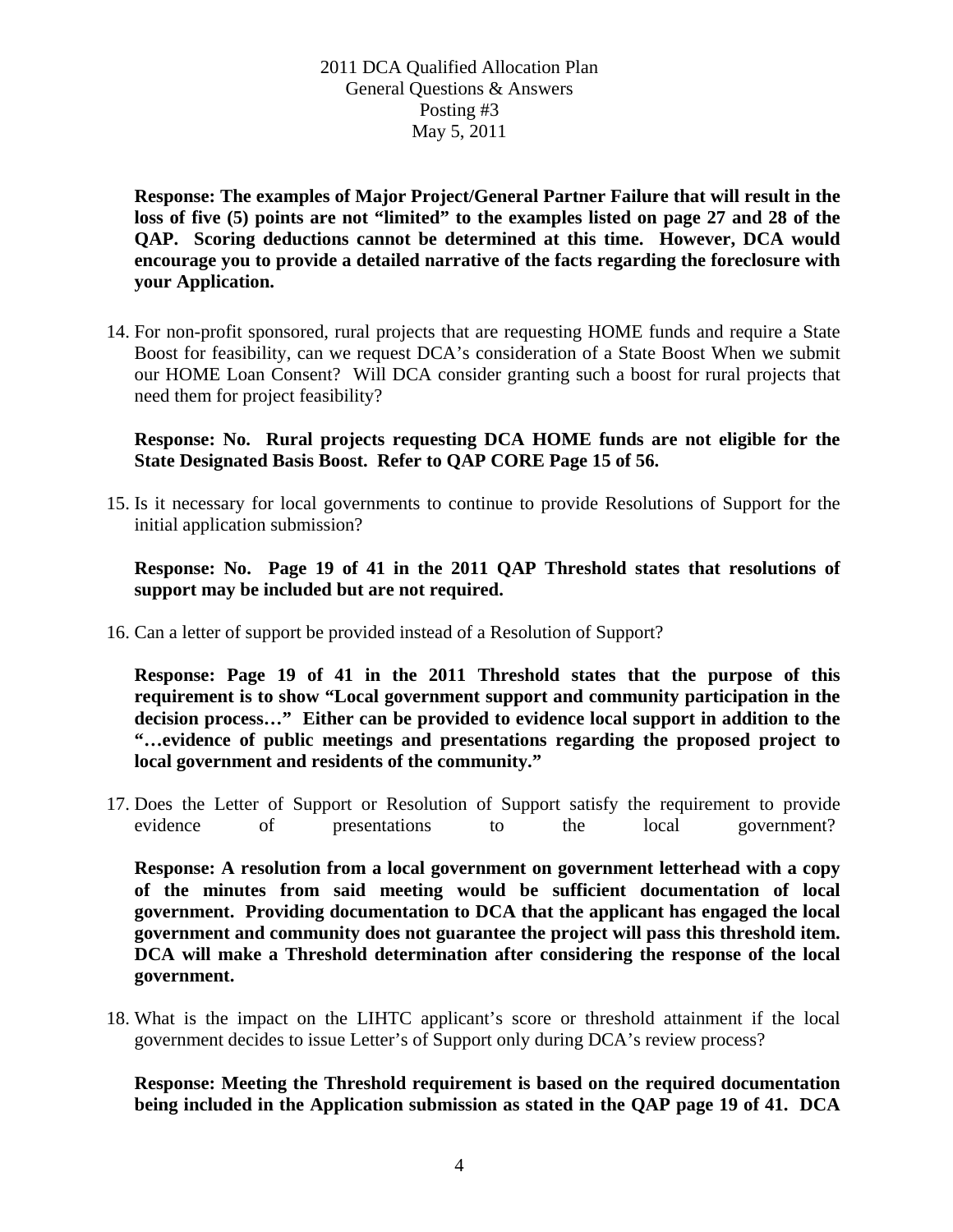#### **will consider the response of the local government in determining whether there is sufficient local government support to ensure the success of the proposed project.**

19. This section says that "Additional documentation such as resolutions of support or letters of support from local government officials may also be included but are not required." My question is that in the past we have always applied for and received a resolution of support as well as a letter of support that comes as a result of the resolution and public hearing on the resolution. Since this is now stated as "not required", what weight is given to such support documentation?

**Response: There is no specific "weight" attached to Letters or Resolutions of Support as long as minimum Threshold requirements are met. DCA will consider the response of the local government in determining whether there is sufficient local government support to ensure the success of the proposed project.** 

20. If a 9% applicant submits an application with home funds from a different participating jurisdiction and does not submit a request under the QAP CHDO set-aside program, and the county that grants the HOME funds does not require that the CHDO be a 51% plus owner, do we abide by the County regs and policy or do the QAP policies apply? I understand...the CHDO set aside is for 15% of the State CHDO funds and have nothing to do with the tax credits. I just want to make sure that if we go forward with the County only HOME funds, but use those funds in a tax credit application, that we are still only governed by the county rules and not the state rules.

# **Response: That is correct.**

21. I have a beautiful partially improved subdivision for a LITHC single family build-out. All is ready for submission but I need to get site control. It will be a CHDO / Home Consent, family, deal. Because of serious contention between the two owners, the seasoned Realtor indicates he must use"a contract to purchase contingent on the Agent obtaining fee simple title". My attorney indicates that, while it is best to contract directly with the owners, this is standard practice. Although it is best to contract with both owners on the same document, that is not possible in this case. However, each will sign with the Agent. I believe this method would be consistent with the requirements of the QAP, page 16 of 41 which indicates that signature of the SELLER is adequate. The Agent would be the SELLER in a simultaneous closing.

Please confirm that if we use this approach, it will qualify under the QAP as sufficient to satisfy the requirement that we have site control.

**Response: DCA cannot determine whether this will meet Threshold without reviewing the documents. You need to carefully read the requirements of that section and ensure that your comment section addresses why this arrangement meets those requirements.**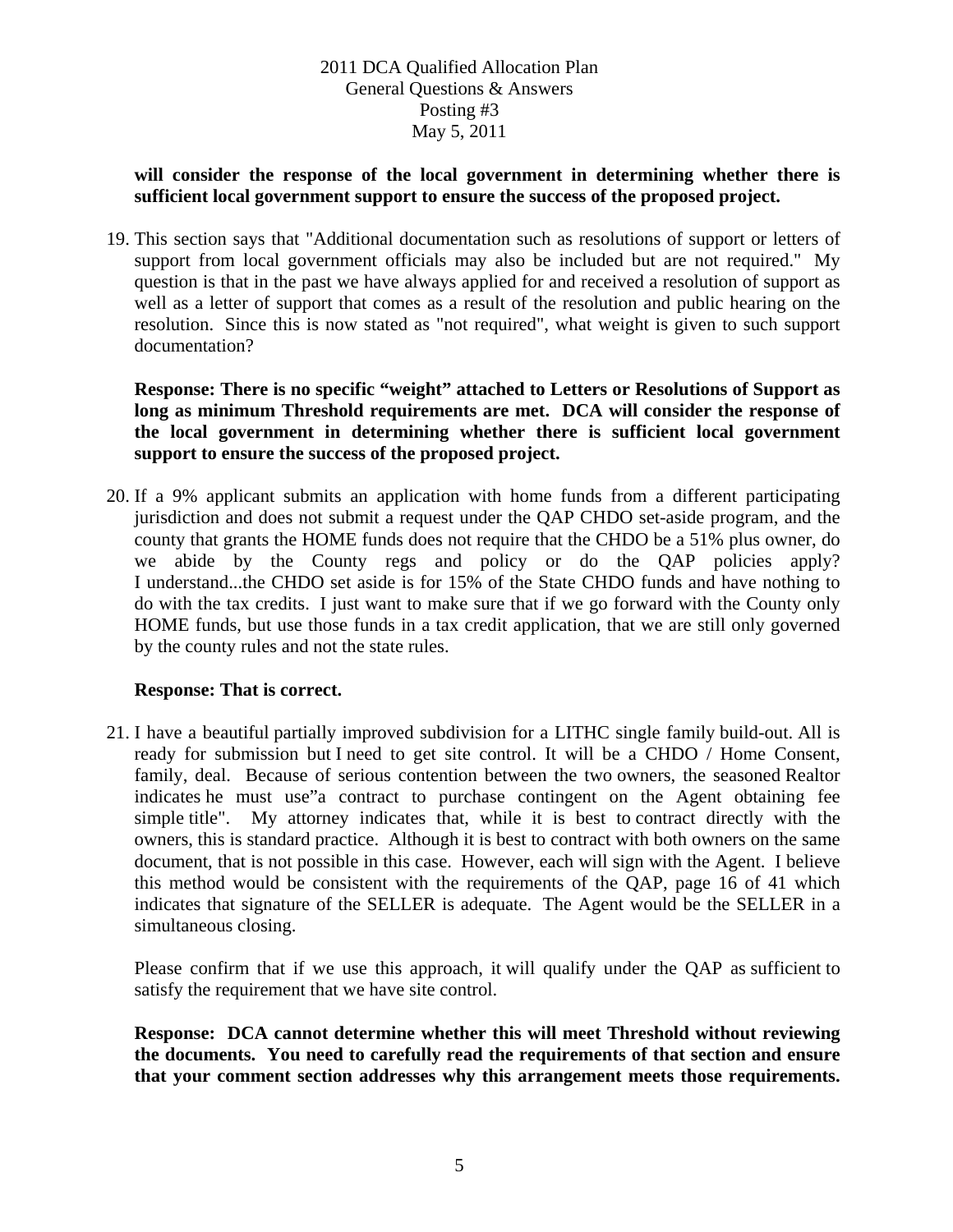#### **You may wish to submit an attorney's opinion that this arrangement is the legal equivalent of a typical sale.**

22. One other item that came up is regarding copies of previous reports for the Appendix. If we have a DCA Phase I report from last year, do we need to include ALL of the appendix items from the previous year in this years' report, or can we just include the text? Several of the appendix items will be duplicated, such as asbestos, LBP, lead in soil testing, etc., that would be included in the current year report. Seems like a waste to include them twice, or to include items that have been updated with the current report, such as the insurance cert., and all the questionnaires, and other documents. Please advise.

#### **Response: Yes, DCA will accept a text discussion of previous Phase I Report Appendix items. However, a copy of the current Phase I Reports including a complete copy of a previous report (including appendices) must be loaded on a flash drive and submitted with the tax credit application.**

23. The email below states that "Per the 2011 QAP Appendix II Competitive Scoring Criteria (Sustainable Developments criterion), the Owner, or one representative from each project, is required to obtain a certificate of completion for this course in order to claim points for Sustainable Developments." My question is who is allowed to be designated as the "one representative from each project." Can an employee of the sponsoring firm, who will not appear in the organizational chart, but who will spearhead the application attend the course? Specifically, the development will be controlled by a General Partner entity that is an affiliate of XYZ Development Corporation. Principal A is the 100% owner of XYZ Development Corporation, and will have a 100% interest in the affiliated General Partner entity. Principal A will not attend the Southface course. Rather, a Development Manager for XYZ Development Corporation will attend as the owner's representative. This Development Manager will have no ownership interest in the development, but is an employee of XYZ Development Corporation, which will sponsor the application for funding, and which will create affiliate entities to own the development and act as General Partner of the ownership entity. Will the attendance of the required course by the Development Manager meet the requirement of the QAP?

As a point of reference, Q&A 1 included some clarification on this topic: "4. On pages 11-12 of 28 of the Competitive Scoring Criteria under the Sustainable Building Certification heading, the QAP says the required documentation for the Sustainable Building points includes a "certification of completion of Southface's green building for affordable housing training course." Our general contractor has already received their certification. Is the certification required of the general contractor or is it required of the applicant?

#### **Response:A member of the owner/developer's team (who is under contract at this time of the application submission) is required to obtain a certification in this training course in order to claim points for the Sustainable Building category."**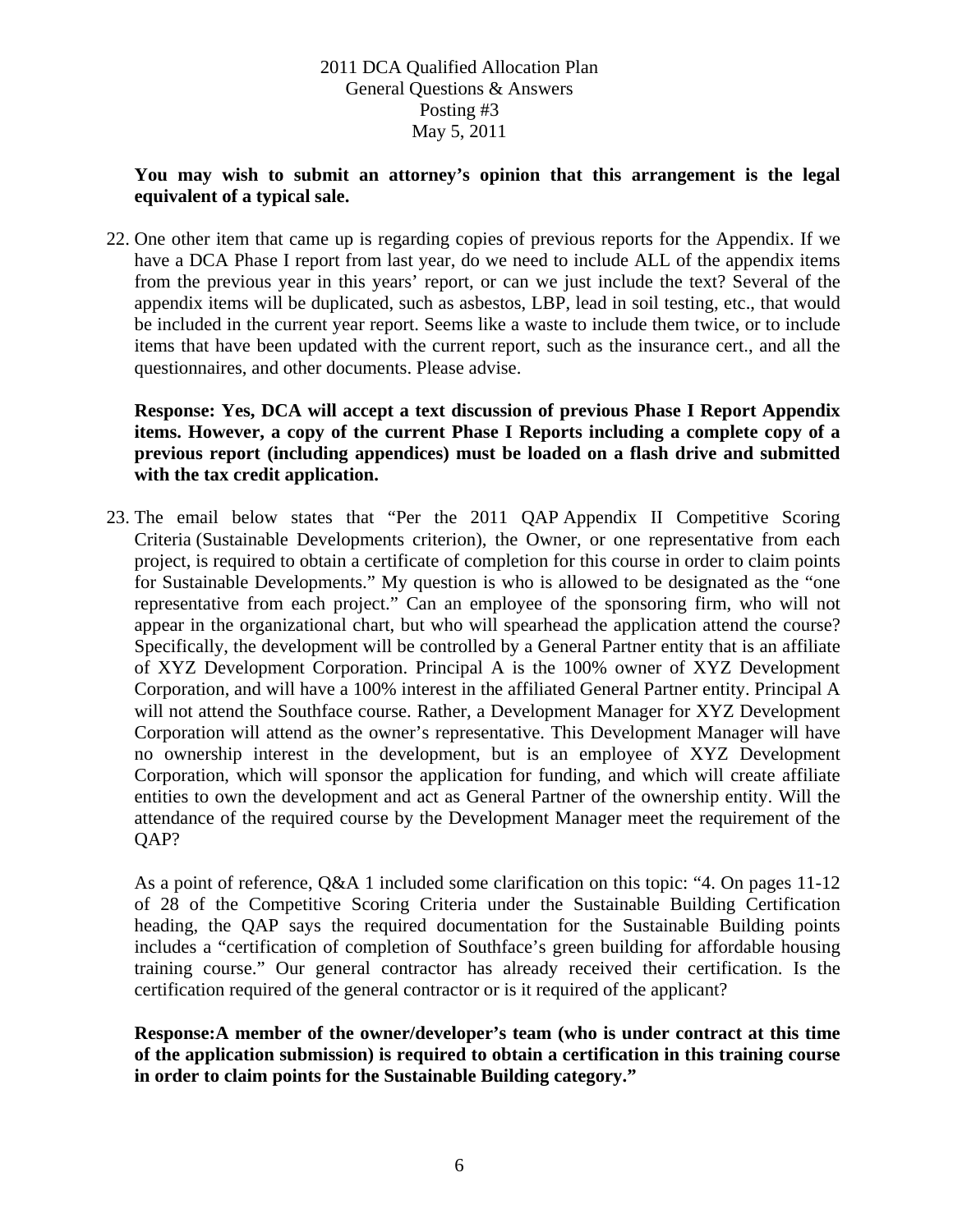24. The response states that a member of the owner/developer's team is required to obtain the certification. An employee of the firm sponsoring the application, which is the firm affiliated with both the proposed owner and developer for the application, seems to meet the requirement for a "member of the owner/developer's team. Please confirm that this is correct.

**Response: Yes your description as illustrated above will meet the requirement, the owner or a member of his development team is required to obtain a certificate of completion for this course in order to claim points for Sustainable Developments.** 

25. The US Army Corps of Engineers has three different types of Jurisdictional Determinations. Each determination carries a little more weight (and work) than the others. I have attached a word document where I copied from the USACOE web site the information about each of the Jurisdictional Determination types. Could you please let me know which one DCA would like to see as a condition of funding?

**Response: Conditions of funding are assessed on a project by project basis. Therefore, DCA cannot state affirmatively what conditions will actually apply to a project. However in most cases, where a project site has wetlands located on the site, DCA will require the less cumbersome review Jurisdiction Determination (JD) by the U.S. Army Corps of Engineers which is the Preliminary JD.** 

26. The instructions for the Performance Workbook define a Project Team as (General partner and Developer). It does not mention Management Company. We use a third party management company. The Performance Workbook includes a Performance Questionnaire for the management company. That is the only place I see the management company mentioned in the Performance Workbook.

Appendix I, Threshold Criteria of the QAP, page 35 of 41, states that the management company must submit a complete Performance Workbook. Since they are not making application, many of the forms in the Performance workbook seem not applicable to the management company, such as the Organizational Chart, Multi State Release form, financial statements, release for DCA to perform a credit check. The management company has submitted a Compliance History Summary for many years, including 2010. Can they update the CHS submitted last year, or do they need to re-type in the 2011 form?

#### **Response: The management agent must submit the Management Agent Questionnaire and the 2011 Compliance History Summary (CHS). The information from the 2010 CHS can be easily copied to the 2011 CHS. See numbers 7 and 8 above.**

27. Is it DCA's intention for a third party management company to submit a complete Performance Workbook when they are not the applicants?